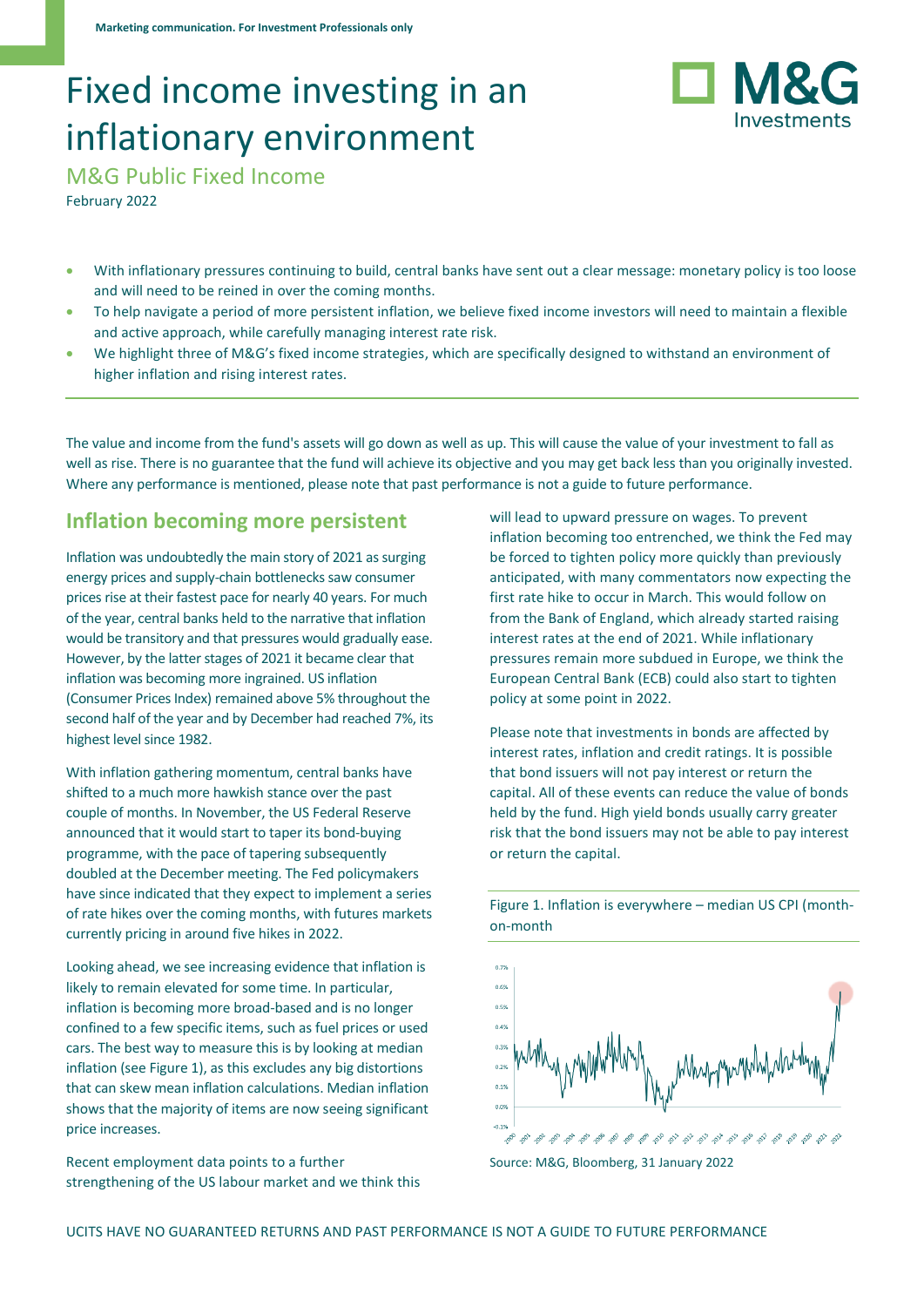### **Fixed income strategies to mitigate rising inflation**

With the prospect of rising inflation and central bank rate hikes, clients may be questioning whether now is the right time to be holding bonds. Inflation is usually negative for bonds as the real value of their fixed payments is eroded, while rising interest rates may also negatively affect the value of conventional fixed income assets.

However, we believe there are a number of strategies that can be used to help mitigate the negative impact of rising inflation or higher interest rates. Firstly, interest rate risk or duration (the sensitivity to interest rate changes) should be carefully managed. Longer-dated fixed income assets are most susceptible to rising interest rates, so strategies that focus on floating rate or shorter-dated bonds may offer greater resilience in a rising rate environment.

Secondly, it is worth keeping in mind that an inflationary environment can often be quite supportive for credit valuations. This makes sense, since inflation is often seen during periods of economic expansion, when companies would normally be well-placed to grow their earnings and reduce their levels of debt. Therefore keeping an exposure to high-quality credit, while limiting interest rate risk, may offer a sensible strategy for those worried about higher inflation.

Finally, we would stress the importance of maintaining a flexible and active approach, as this allows the manager to adjust positioning in response to a changing economic backdrop and to focus on the areas of the market that look best placed to withstand a more inflationary environment.



For investors concerned about the negative impact of rising inflation, we highlight three fixed income strategies that are specifically designed to withstand an environment of higher inflation and rising interest rates.

### **M&G (Lux) Global Floating Rate High Yield Fund**

The **M&G (Lux) Global Floating Rate High Yield Fund** invests primarily in high yield floating rate notes (HY FRNs), a small-but growing subset of the broader high yield bond universe. These bonds can provide protection against inflation due to their higher levels of income, while also

effectively removing interest rate risk thanks to their floating rate coupons. We have managed this strategy since 2014, focusing on constructing a portfolio that we believe is of higher quality and better diversified than the broader market, and in our view the asset class offers a number of potential advantages.

**High yield income –** HY FRNs are issued by non-investment grade companies (below BBB-) and, as such, can pay significantly higher coupons than investment grade credit. An investment manager will invest in these bonds if they believe their expected total returns will more than compensate for any of their potential additional risks. The credit spread available on the global HY FRN index is currently around 4.5%, while the spread on global investment grade credit is just  $1.1\%$ <sup>1</sup>. At the same time, the outlook for defaults remains benign, and interest coverage ratios (the ability of borrowers to service their debts with the profits they generate) remain high due to rising corporate earnings. This means that HY FRNs should stand a better chance of producing income that can keep up with annual inflation than investment grade companies, with this income driving the majority of expected total returns over the medium-to-long term due to the effects of compounding.

**Close to zero duration –** HY FRN coupons are linked to cash rates, usually EURIBOR or US SOFR, and reset quarterly. As such, they typically offer 0.00-0.25 years of duration. This not only means that investors receive income that rises in line with interest rates, but it can also help to protect them against mark-to-market capital losses, which holders of fixed rate high yield bonds are likely to experience if major central banks implement rate rises as expected. This interest rate protection has been a major driver of the asset class's recent outperformance versus traditional high yield debt, as investors look to protect their portfolios against expected future interest rate rises (Figure 2).



Figure 2. HY FRNs outperform other HY debt as investors seek interest rate protection

<sup>&</sup>lt;sup>1</sup> Sources: ICE BofA Global High Yield Floating Rate Loan (3% Constrained) Index (Q884), Bloomberg Global Investment Grade Corporate Bond Index (G0BC), 31 Jan 2022.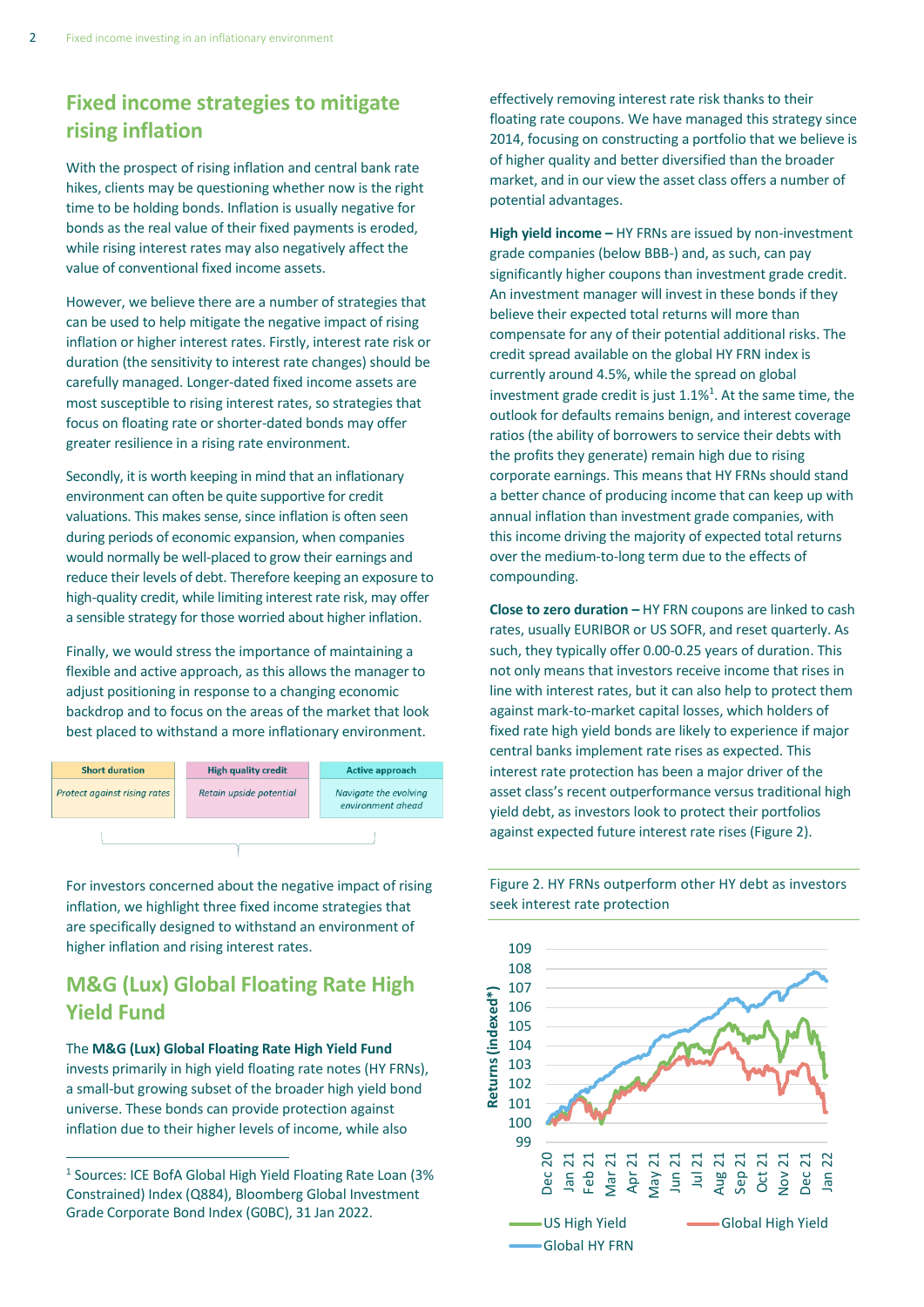Past performance is not a guide to future performance.

Source: ICE Bank of America Indices, 31 January 2022. \*Indexed returns rebased to 100 = 31 December 2020. Index performance shown hedged in USD. Information is subject to change and is not a guarantee of future results. Global HY: ICE BoA Global High Yield Index. Global HY FRN: ICE BofA Global High Yield Floating Rate Loan (3% Constrained) Index. US HY: ICE BoA US High Yield Index. Europe HY: ICE BoA European High Yield Index.

**Liquidity –** HY FRNs are liquid securities that settle in T+2 in normal market conditions. The fund offers daily dealing, which it has maintained even in stressed conditions, such as the global COVID-19 outbreak in 2020. The liquidity of the fund can be increased further by using highly liquid credit default swaps (CDS) or by combining fixed rate high yield bonds with interest rate swaps, which expands the potential investment universe to the entire global high yield bond market. HY FRNs may therefore be potentially more suitable for some investors than high yield floating rate alternatives, such as leveraged loans, which typically have longer settlement times and can be difficult to trade in volatile markets.

#### **M&G (Lux) European Inflation Linked Corporate Bond Fund**

The **M&G (Lux) European Inflation Linked Corporate Bond Fund** offers a distinctive solution for investors looking to include an element of inflation protection in their portfolios. The fund combines inflation-linked protection with the attractive yields that can be found on high-quality corporate bonds. The fund also offers a distinctive short duration profile, meaning a low sensitivity to interest rate changes. The fund is actively managed and performance is measured against a comparator benchmark – the Eurostat Eurozone Harmonised Index of Consumer Prices – although portfolio construction is not constrained by it.

**Inflation-linked exposure** – the fund will typically hold a significant allocation to inflation-linked bonds. These instruments provide the most direct form of inflation protection since their payments are automatically adjusted in line with an official measure of inflation. The fund seeks to capture the most attractively valued opportunities across global inflation-linked bond markets (a minimum 90% of the fund is in euro or hedged back to euro). A key part of this assessment is to consider the level of inflation that is being priced into a particular instrument, and to compare this with our own inflation expectations.

**Short duration profile** – the fund has a distinctive duration profile that is significantly shorter than that of a traditional index-linked government or corporate bond fund. This is designed to reduce volatility and mitigate the negative impact of rising bond yields, which are common in an inflationary environment. Duration is typically maintained between 0-2 years, although the fund manager has the

flexibility to position the fund outside this range if considered appropriate.

**High quality credit** – the fund's allocation to inflationlinked bonds issued by companies, provides an additional source of yield compared to what can be obtained on index-linked government bonds. As well as helping the fund achieve its long-term inflation-linked goal, investing in credit also allows us to benefit from the strong correlation between credit and inflation dynamics. Companies typically perform well during period of economic growth and modest inflation, and this is reflected in the fact that credit valuations and inflation valuations have historically moved in line with each other (see Figure 3).

Figure 3. Strong correlation between credit and inflation dynamics.



Breakeven rates indicate inflation expectations. IG = investment grade

Past performance is not a guide to future performance Source: M&G, Bloomberg, 31 December 2021

**Active, flexible approach** – the manager can freely adjust the fund's duration, credit and inflation exposure based on his macro outlook and assessment of valuations. As well as investing in inflation-linked government and corporate bonds, the fund can also invest in a broad range of other instruments that would be expected to perform well in an inflationary environments, such as floating rate notes (FRNs).

The fund may use derivatives to profit from an expected rise or fall in the value of an asset. Should the asset's value vary in an unexpected way, the fund will incur a loss. The fund's use of derivatives may be extensive and exceed the value of its assets (leverage). This has the effect of magnifying the size of losses and gains, resulting in greater fluctuations in the value of the fund.

## **M&G (Lux) Short Dated Corporate Bond Fund**

The **M&G (Lux) Short Dated Corporate Bond Fund** offers investors a clear, defensive proposition that seeks to mitigate the negative impact of rising interest rates. The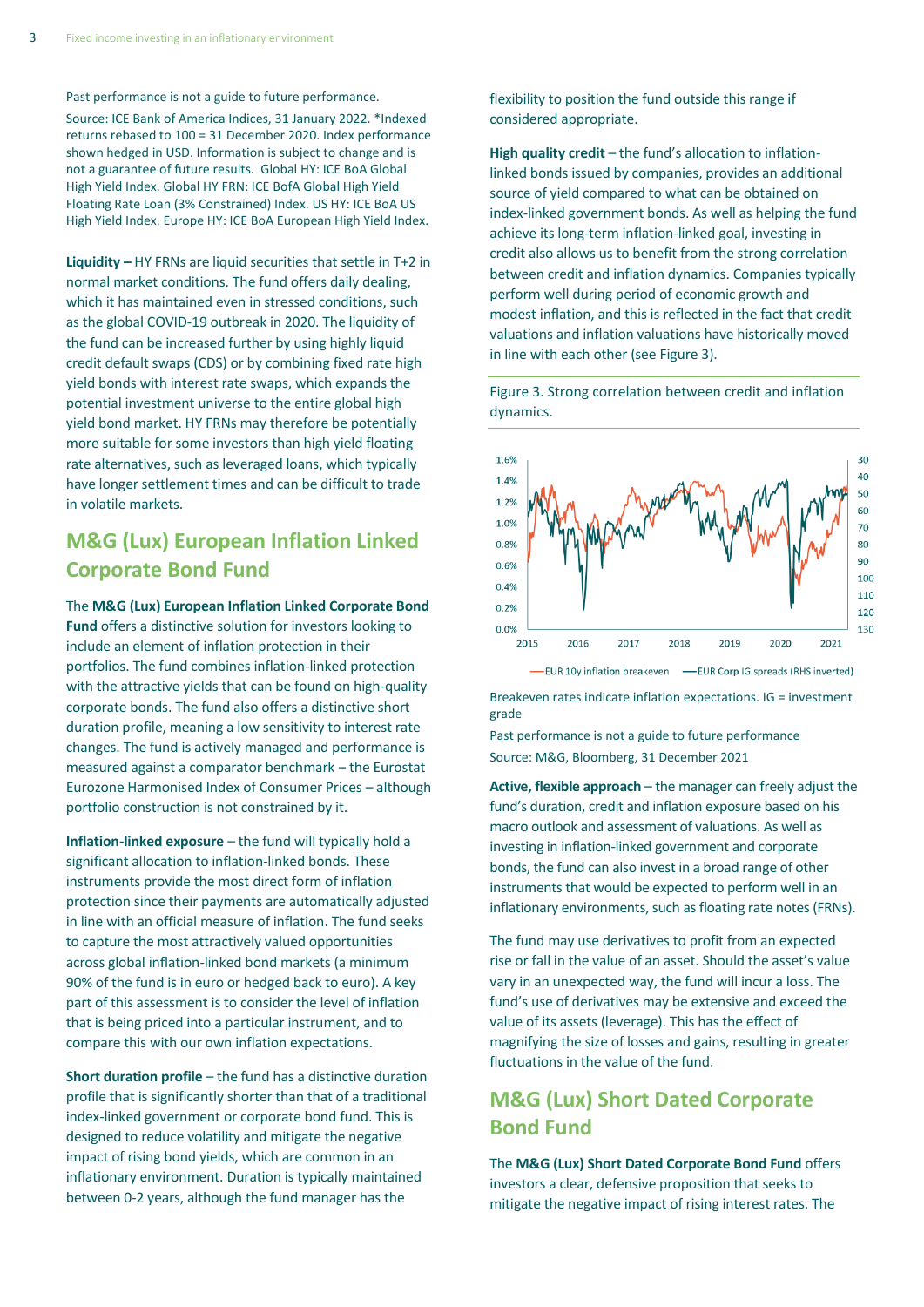fund has a duration profile duration between 0-3 years, while providing exposure to predominantly investment grade credit (high quality bonds issued by companies) from anywhere in the world. The fund is actively managed and performance is measured against a comparator benchmark - the Markit iBoxx EUR Corporates 1-3 year Index - but the benchmark does not constrain portfolio construction. There are three key ways in which the fund seeks to add value.

**Active credit selection** – the fund has a highly active approach which is able to draw on the expertise of M&G's in-house credit research team as we seek to identify the most compelling opportunities across global credit markets. In a more volatile market environment, with increasing dispersion between individual credit valuations, we believe the current backdrop can provide a rich source of opportunities for active managers.

**ABS complexity premium** – the fund is able to invest in asset-backed securities (ABS), an area where M&G has long-running experience. The complexity of researching ABS is a key reason, in our view, why this asset class offers investors a risk premium well in excess of regular corporate bonds. For instance, investing in AAA rated ABS offers a similar level of credit spread to BBB rated corporate bonds (see Figure 4).

**Floating rate exposure** – the fund can also take exposure to floating rate notes (FRNs) which pay coupons that are adjusted in line with short-term interest rates. In this way, FRNs provide not only protection, but a way of potentially benefiting from any future increase in interest rates.

Figure 4. ABS complexity premium. AAA-rated ABS offers a similar risk premium to BBB corporates.



Past performance is not a guide to future performance Source: ICE BofA indices, JP Morgan, 31 December 2021

# **Navigating a more inflationary environment**

As inflationary pressure continue to build, central banks have sent out a clear message: monetary policy is too loose and will need to be reined in over the coming months. Government bond yields have already increased sharply since the beginning of 2022 as markets have started to price in a much more aggressive pace of interest rate hikes.

While such an environment is normally seen as being negative for bonds, as we hope to have outlined here we believe there are a number of strategies that can be followed to help offset these headwinds. In particular, we think that an active approach, a short or zero duration stance and a focus on high-quality credit will be key to navigating a period of more persistent inflation.

**M&G February 2022**

The funds allow for the extensive use of derivatives.

The funds may invest more than 35% in securities issued by any one or more of the governments listed in the fund prospectus. Such exposure may be combined with the use of derivatives in pursuit of the fund objective. It is currently envisaged that the fund's exposure to such securities may exceed 35% in the governments of Germany, Japan, UK and the US, although these may vary subject only to those listed in the prospectus.

Investing in these funds means acquiring units or shares in a fund, and not in a given underlying asset such as a building or shares of a company, as these are only the underlying assets owned by the funds.

Further risks associated with the funds can be found in the fund's Key Investor Information Document.

UCITS HAVE NO GUARANTEED RETURNS AND PAST PERFORMANCE IS NOT A GUIDE TO FUTURE PERFORMANCE